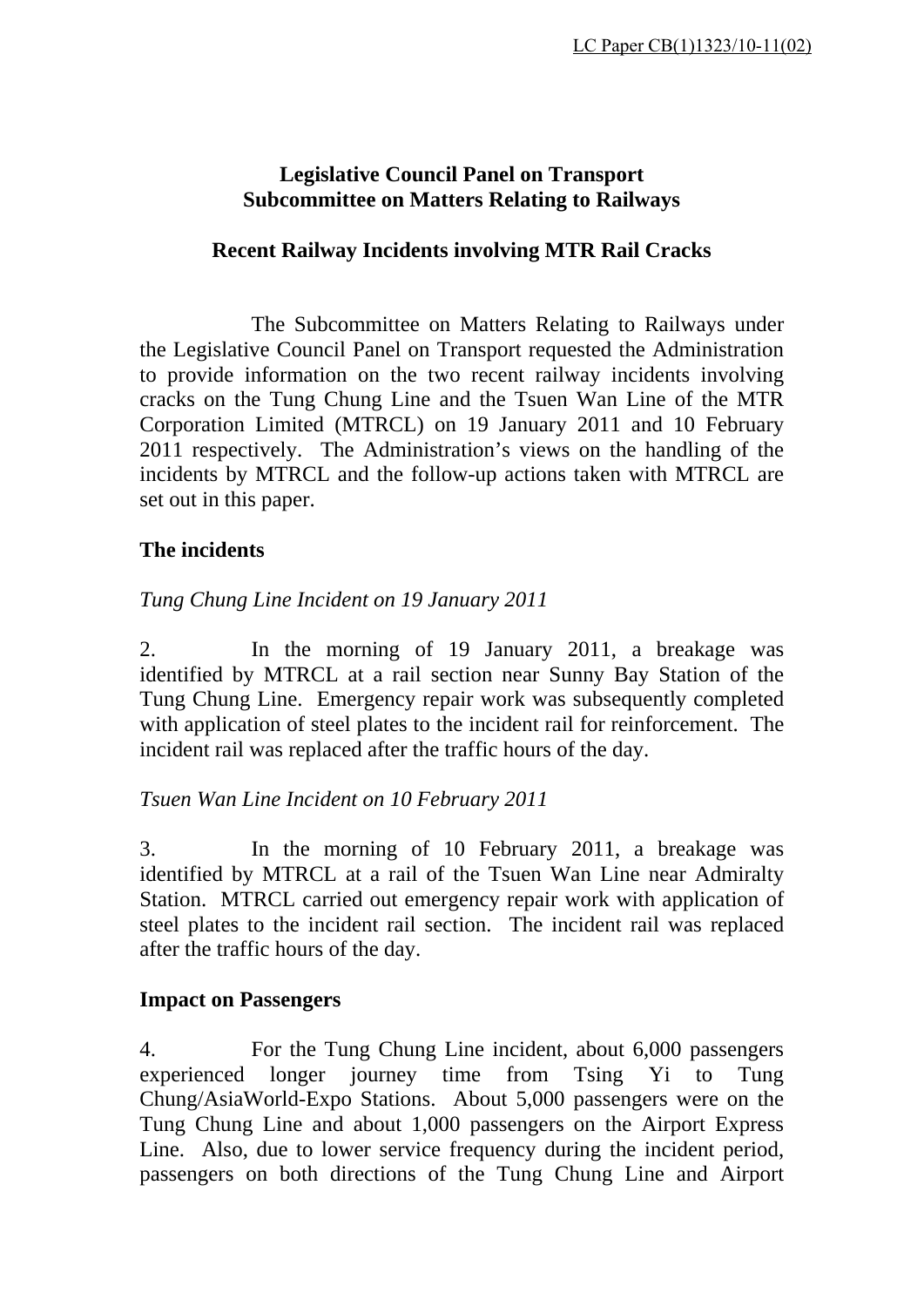Express Line experienced longer waiting time. As for the Tsuen Wan Line incident, about 19,400 passengers experienced longer journey time from Admiralty Station to Tsim Sha Tsui Station. Along the Tsuen Wan Line, passengers experienced waiting time longer than normal during the morning peak hours on that day.

5. In both of the Tung Chung Line and Tsuen Wan Line incidents, MTRCL informed passengers in a timely manner of the service disruptions, including the cause of incident, train service adjustments and approximate extra travelling time, through public announcements and notices at stations along the two lines and neighbouring railway lines interchanging with them.

### **Track Maintenance Regime**

6. MTRCL adopts a risk-based maintenance regime for track maintenance including visual inspection by patrolling and ultrasonic inspection by ultrasonic testing vehicle (UTV). The frequency of track inspection by these methods is set out in **Annex 1**.

7. MTRCL's track maintenance frequency is higher than that of major international counterparts, like RailTrack in the UK (which calls for weekly visual inspection by patrolling and 6-monthly ultrasonic inspection on rail track for tunnels) and the International Union of Railways (which specifies ultrasonic inspection for every 12 million tonnes of traffic which is equivalent to once every 3.8 months if applied to the Tsuen Wan Line traffic loading).

8. MTRCL's track preventive maintenance inspection frequency is determined by the utilization and loading of the track. Visual inspections are conducted once every 72 hours to 2 times per week for the MTR heavy rail lines. UTV inspections are conducted once every 2 to 6 weeks. MTRCL also employs test equipment such as portable ultrasonic crack detector for the track patrol team, UTV as well as dye penetration checks.

9. Corrective maintenance will be carried out for defects and irregularities found during inspections to ensure safe and reliable service. The section with cracks, if found, will be immediately replaced during the night shift if time permits. Otherwise, the cracked rail section would be temporarily secured by steel plates to ensure safe operation of trains followed by replacement of the cracked rail section after service.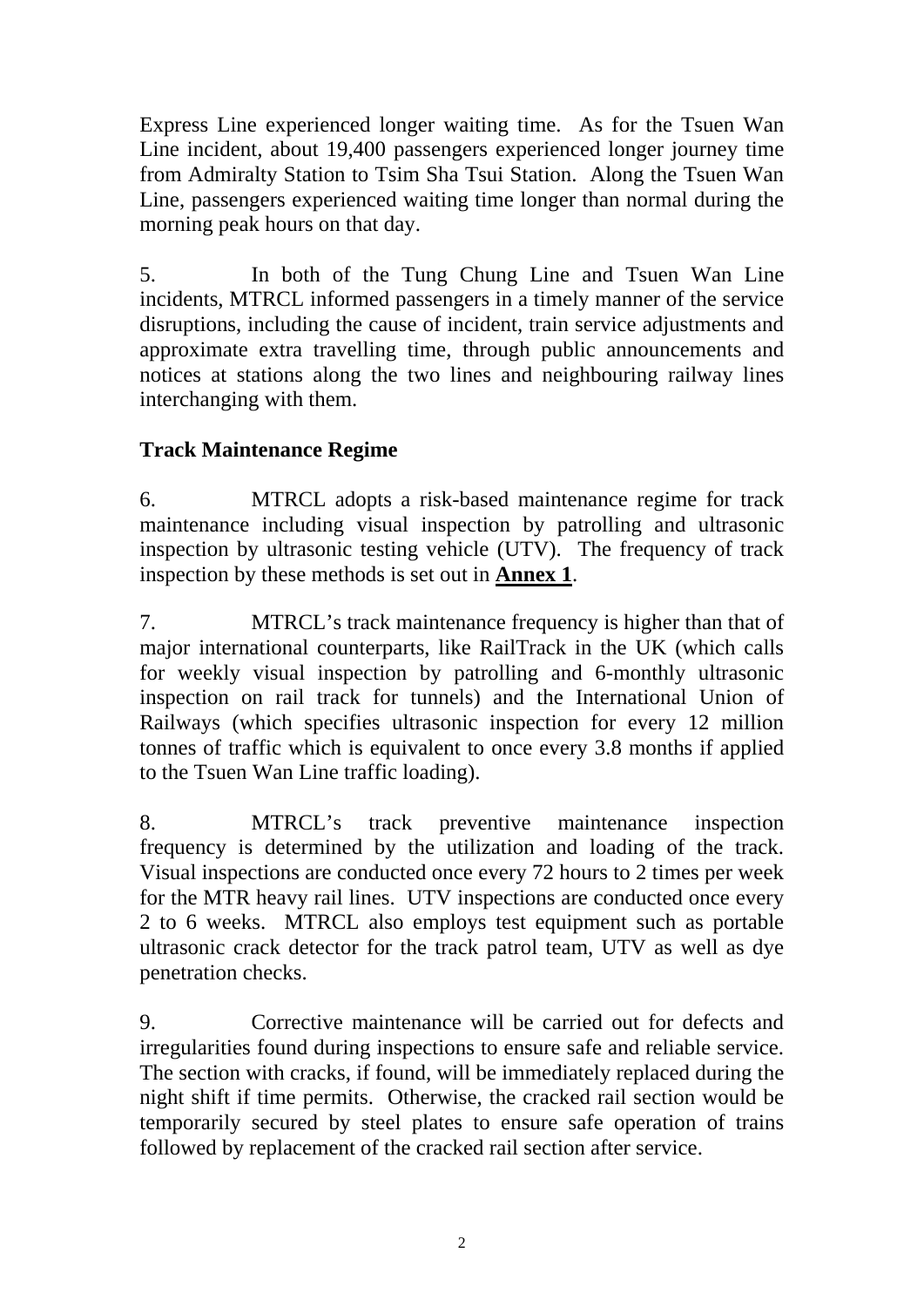### **Monitoring of Railway Safety**

10. EMSD monitors the safety of the railway systems and ensures that the railway corporation has fully complied with all safety requirements in the design, construction, operation and maintenance of the railway systems. Currently, the design standards and safety management system of MTRCL are compatible with international standards. In respect of the safety of operating railways, EMSD regularly conducts inspections and checks to validate if MTRCL has followed their scheduled railway system maintenance works as planned to ensure railway safety. In addition, MTRCL has to notify EMSD of incidents involving railway safety in accordance with the established mechanism and to submit investigation reports. For railway safety incidents, EMSD scrutinises and reviews MTRCL's investigation reports with a view to ascertaining the causes, and monitors whether the incidents have become a trend. EMSD also liaises with MTRCL to ensure satisfactory rectification as well as implementation of improvement measures as appropriate. In view of the recent spate of incidents, the Administration has asked MTRCL to review its railway system maintenance, and to implement appropriate measures to ensure safety of the railway system.

11. MTRCL has to make notifications to the Government for accidents and occurrences specified in the legislation. Past breakage incidents since 2008 are summarised in **Annex 2**. MTRCL has notified EMSD in accordance with the established mechanism. Among these incidents, the causes of 11 incidents have been ascertained and the relevant correction and improvement works completed. Investigation is in progress for the remaining 3 incidents.

12. It is MTRCL's standing practice to send these rail sections for laboratory testing. The two incident rails concerned have been sent by MTRCL for laboratory analysis in the City University of Hong Kong and a laboratory in USA to ascertain the exact cause(s) of these failures. Thereafter MTRCL will report to EMSD. EMSD has also engaged a material science expert to oversee the laboratory analysis process to ensure the examination process and methodologies are appropriate.

#### **Follow-up Actions**

13. Railways are normally installed in open space and tunnels. Due to natural corrosion and temperature variation, together with repeated stresses resulting from heavy train traffic, development of cracks/breakages in metal track rails is a natural phenomenon. This is a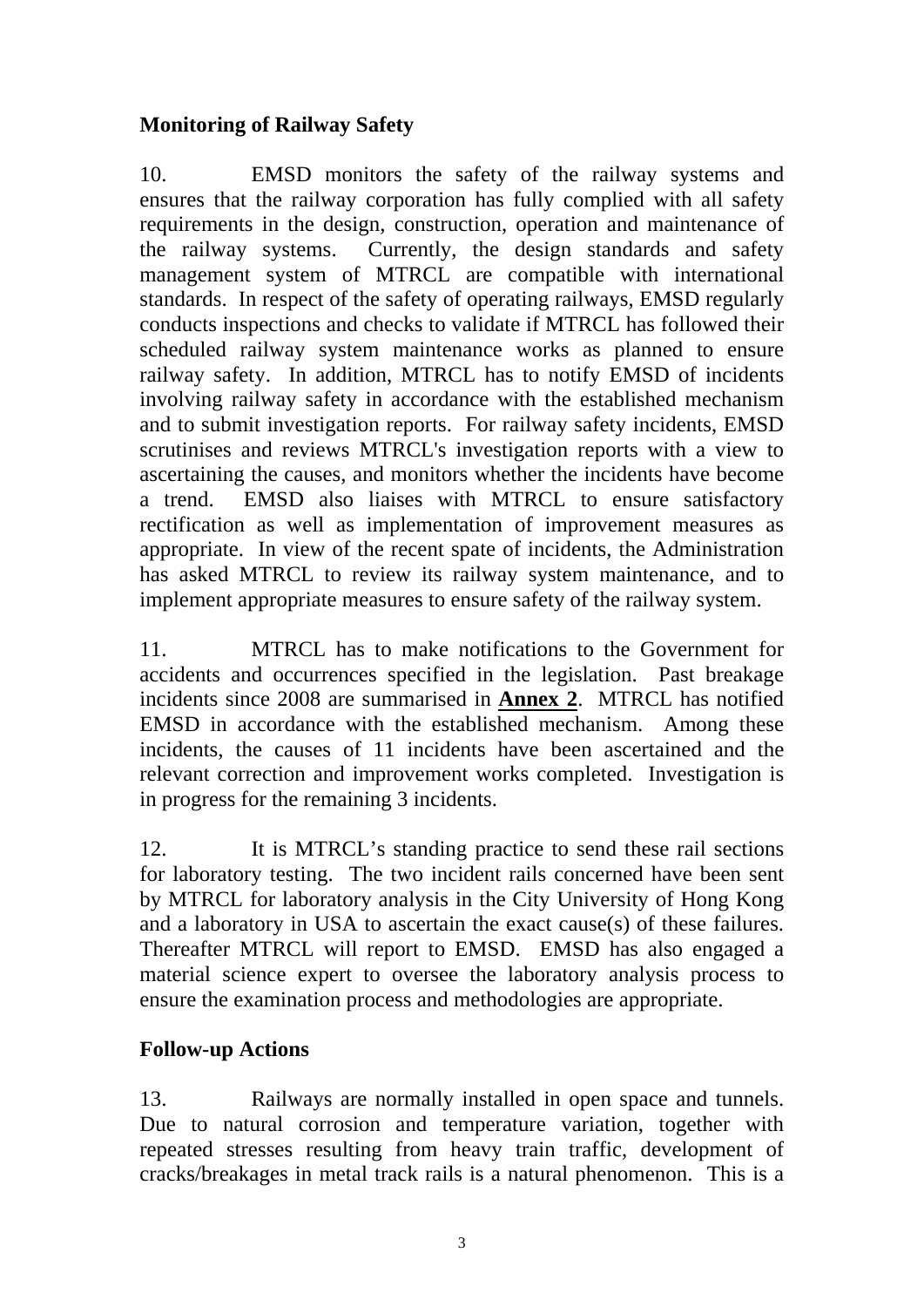common challenge faced by the railway industry worldwide. Most important of all is to have a comprehensive and effective maintenance regime, and to monitor the integrity of rails as appropriate. When a rail breakage is detected, temporary repair such as application of steel plates to reinforce the rail section will be implemented immediately. Together with close monitoring and the lowering of train speed as appropriate, train operations safety will not be compromised. For both incidents, EMSD has conducted inspection on the incident rails and the rail replacement works immediately after traffic hours on the day. EMSD also instructed MTRCL to check all operating rails that were manufactured by the manufacturer of both incident rails. EMSD will follow up with MTRCL on the laboratory testing results and the determination of the root cause of the incidents.

Transport and Housing Bureau February 2011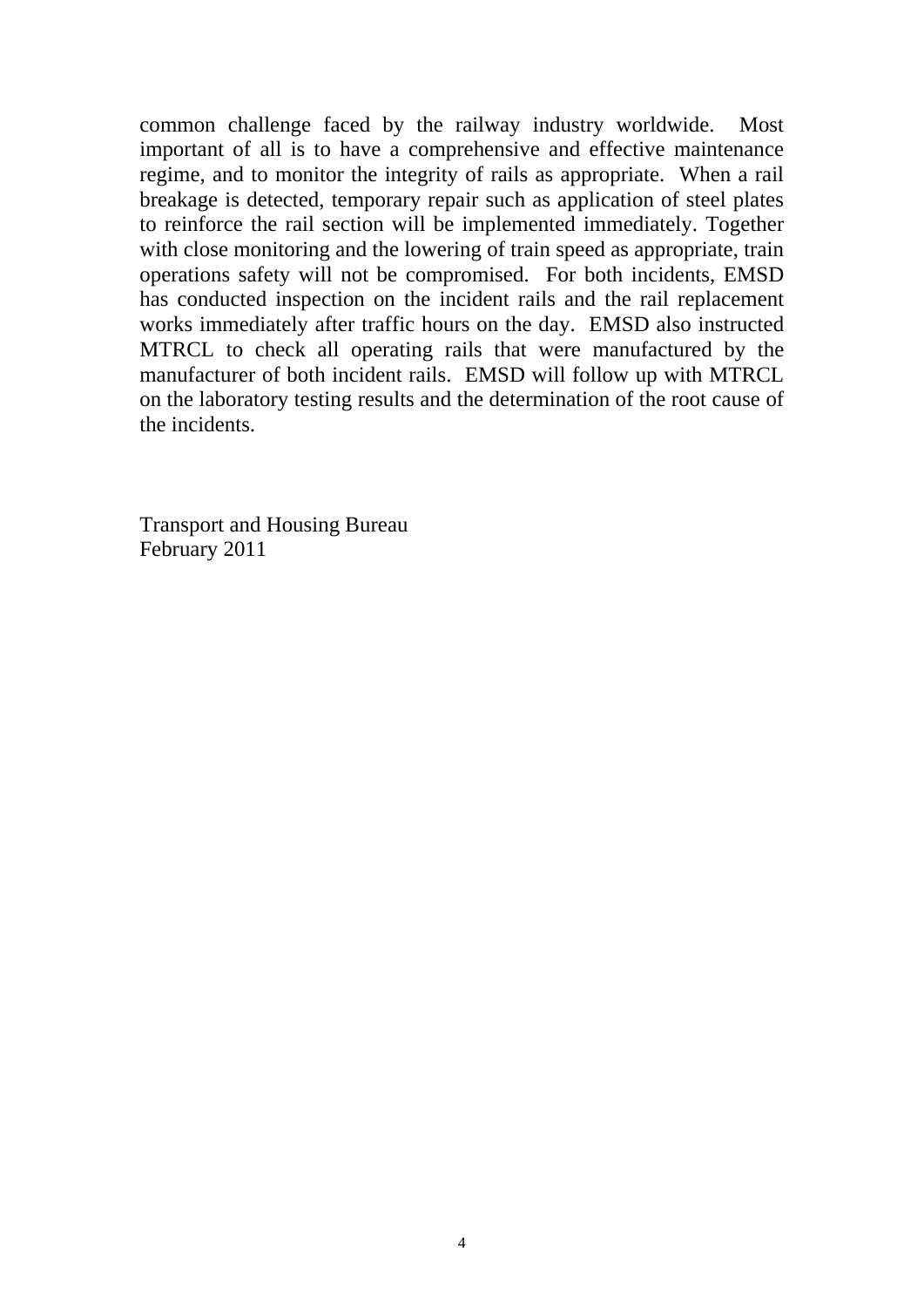### **Annex 1**

# **Frequency of Track Inspection**

|                                                                                 | <b>Track Inspection Frequency</b>              |                                                          |  |
|---------------------------------------------------------------------------------|------------------------------------------------|----------------------------------------------------------|--|
| Line                                                                            | Visual Inspection by<br>Patrolling             | <b>Ultrasonic Testing</b><br>Vehicle (UTV)<br>Inspection |  |
| Kwun Tong Line                                                                  | 72 hours                                       | 2 weeks                                                  |  |
| <b>T</b> suen Wan Line                                                          | 72 hours                                       |                                                          |  |
| <b>Island Line</b>                                                              | 72 hours                                       | 4 weeks                                                  |  |
| Tseung Kwan O Line                                                              | 72 hours                                       | 4 weeks                                                  |  |
| Tung Chung Line /<br>Airport Express Line /<br><b>Disneyland Resort</b><br>Line | 72 hours<br>(Disney Resort Line:<br>48 hours)  | 4 weeks                                                  |  |
| <b>East Rail Line</b>                                                           | 72 hours<br>(Lok Ma Chau:<br>2 times per week) | 3 weeks<br>(Lok Ma Chau:<br>6 weeks)                     |  |
| Ma On Shan Line                                                                 | 2 times per week                               | 6 weeks                                                  |  |
| <b>West Rail Line</b>                                                           | 2 times per week                               | 6 weeks                                                  |  |
| Light Rail                                                                      | 2 times per week                               | 3 months                                                 |  |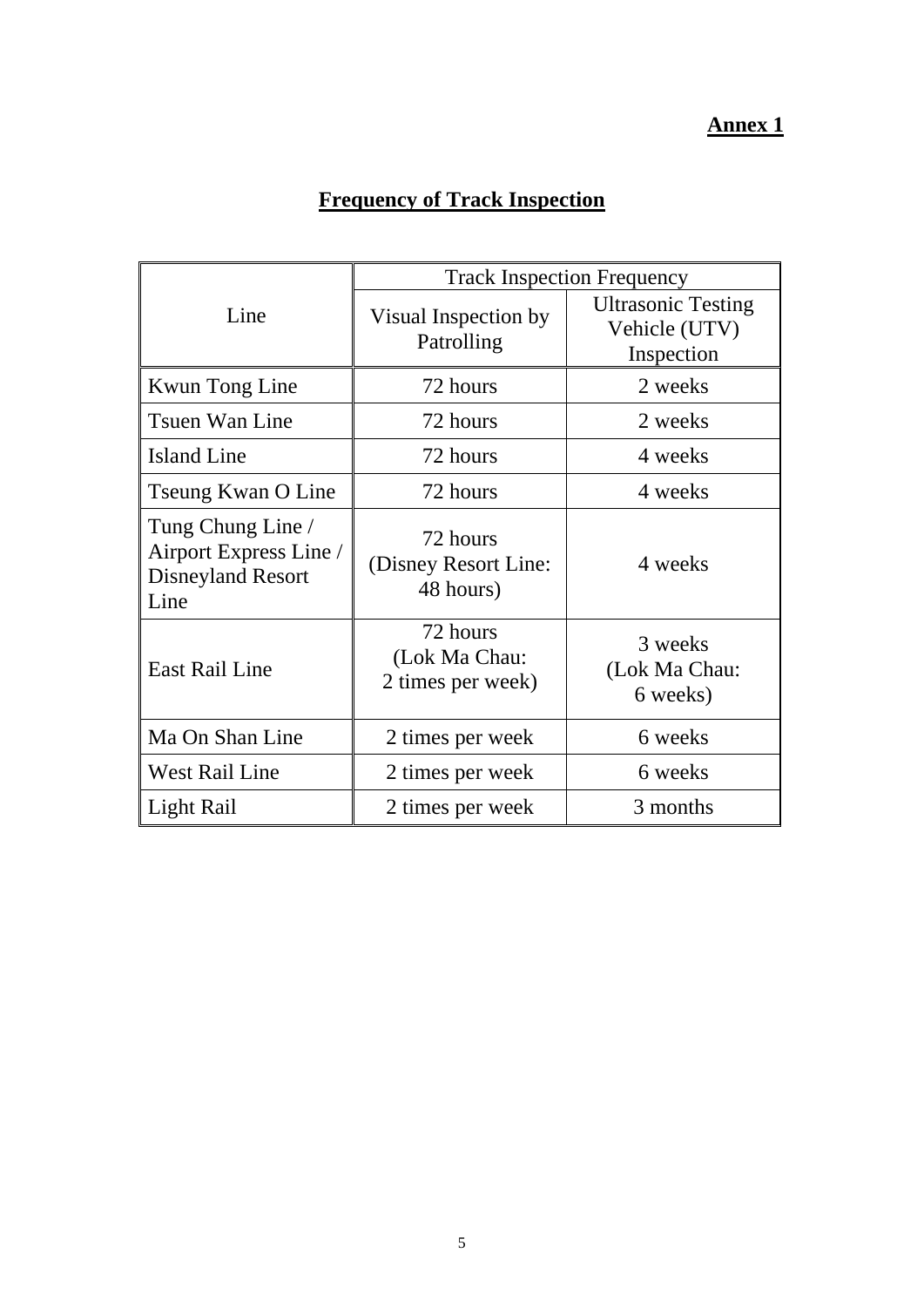## **Annex 2**

| <b>Item</b>    | Date       | Line              | Location                                                | Width of Gap and<br>Manufacturer                                             | <b>Cause / Action Taken</b>                                                                                                                                         |
|----------------|------------|-------------------|---------------------------------------------------------|------------------------------------------------------------------------------|---------------------------------------------------------------------------------------------------------------------------------------------------------------------|
| $\mathbf{1}$   | 19/1/2008  | East Rail<br>Line | North of Mong<br><b>Kok East Station</b>                | 5 mm gap<br>(rail crossing weld)<br>(Manufacturer:<br><b>Balfour Beatty)</b> | The cause was<br>attributable to<br>manufacturing flaws. All<br><b>Balfour Beatty crossings</b><br>were subsequently<br>removed from system by<br><b>July 2008.</b> |
| $\overline{c}$ | 19/3/2008  | East Rail<br>Line | South of Fanling<br>Station                             | 9 mm gap<br>(plain rail weld)<br>(Manufacturer:<br>Panzhihua)                | Un-molten welding<br>material was found in the<br>joint. This lot of welding<br>material was disposed of.                                                           |
| 3              | 12/1/2009  | Light<br>Rail     | Tuen Mun Ferry<br>Pier Terminus                         | 2 mm gap<br>(switch rail weld)<br>(Manufacturer:<br>Kihn)                    | The cause was due to<br>excessive impurities<br>introduced in the<br>welding process by the<br>manufacturer.<br>The incident rail was<br>replaced.                  |
| $\overline{4}$ | 18/11/2009 | East Rail<br>Line | North of Tai Wai<br>Station                             | 9mm gap<br>(stock rail)<br>(Manufacturer:<br>Balfour Beatty/<br>Tata Group)  | Impurities found and the<br>incident rail was<br>replaced.                                                                                                          |
| 5              | 24/11/2009 | East Rail<br>Line | Hung Hom<br>Freight Terminal<br>(Non-passenger<br>Area) | Insignificant gap<br>(plain rail)<br>(Manufacturer:<br>Chinese Mainland)     | The cause was due to<br>corrosion at the rail foot<br>section.<br>The incident rail was<br>replaced.                                                                |
| 6              | 25/1/2010  | East Rail<br>Line | North of Sheung<br>Shui Station                         | 5 mm gap<br>(rail crossing weld)<br>(Manufacturer: Edgar<br>Allen)           | This was a<br>manufacturing defect.<br>All Edgar Allen<br>crossings of the same<br>batch were subsequently<br>removed from system by<br>April 2010.                 |

## **Case Summary of Reported Rail Breakage Occurrences since 2008**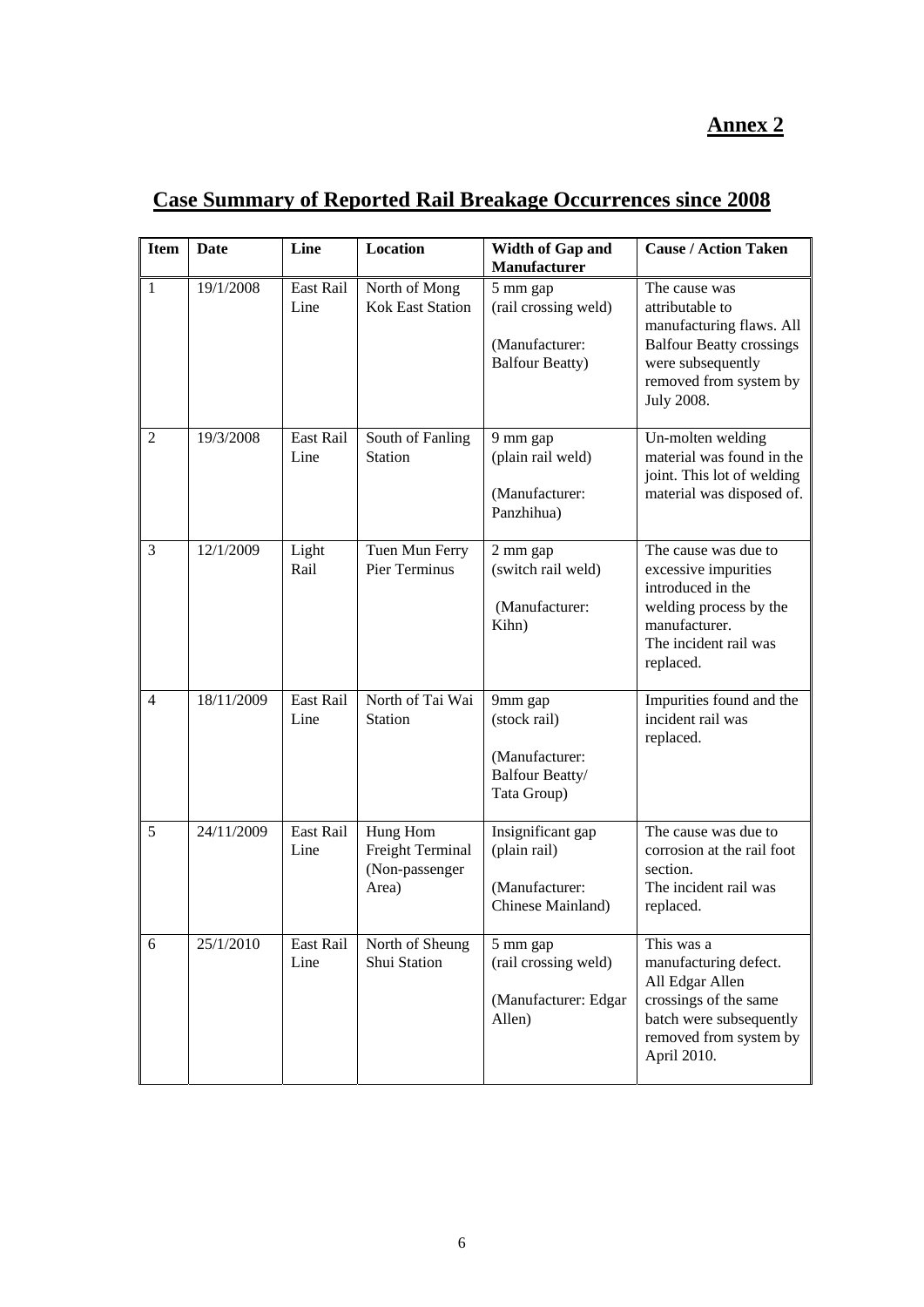| <b>Item</b>    | Date      | Line                 | Location                                                             | Width of Gap and<br>Manufacturer                                                       | <b>Cause / Action Taken</b>                                                                                                                                                                                                                                                                     |
|----------------|-----------|----------------------|----------------------------------------------------------------------|----------------------------------------------------------------------------------------|-------------------------------------------------------------------------------------------------------------------------------------------------------------------------------------------------------------------------------------------------------------------------------------------------|
| $\overline{7}$ | 13/2/2010 | East Rail<br>Line    | North of Sheung<br>Shui Station                                      | 6 mm gap<br>(rail crossing weld)<br>(Manufacturer: Edgar<br>Allen)                     | Same batch of Edgar<br>Allen crossing as in the<br>25 Jan 2010 incident. All<br>Edgar Allen crossings of<br>the same batch were<br>subsequently removed<br>from system by April<br>2010.                                                                                                        |
| 8              | 10/3/2010 | Kwun<br>Tong<br>Line | Between Kwun<br>Tong Station and<br>Lam Tin Station                  | 2 mm gap<br>(plain rail weld)<br>(Manufacturer: Tata<br>Group)                         | Sub-standard<br>workmanship on site<br>leading to moisture<br>contamination during<br>joint formation.<br>Improvement measure<br>by temperature crayon to<br>ensure sufficient pre-heat<br>temperature of welding<br>crucible was introduced<br>in May 2010.<br>This section was re-<br>welded. |
| 9              | 15/7/2010 | Tsuen<br>Wan<br>Line | Between Kwai<br>Fong Station and<br>Kwai Hing<br><b>Station</b>      | insignificant gap<br>(plain rail weld)<br>(Manufacturer: Tata<br>Group)                | Test result revealed that<br>brittle material (evidence<br>of rapid cooling) was<br>formed during the<br>welding process.<br>This section was re-<br>welded.                                                                                                                                    |
| 10             | 24/7/2010 | Kwun<br>Tong<br>Line | <b>Between</b><br>Kowloon Bay<br>and Ngau Tau<br><b>Kok Station</b>  | Insignificant gap<br>(switch rail)<br>(Manufacturer:<br>Balfour Beatty/<br>Tata Group) | Test result revealed that<br>this was a fatigue failure<br>due to stress<br>concentration caused by<br>design deficiency.<br>The incident rail was<br>replaced.                                                                                                                                 |
| 11             | 1/11/2010 | Tsuen<br>Wan<br>Line | <b>Between Central</b><br>Station and<br>Admiralty<br><b>Station</b> | insignificant gap<br>(plain rail weld)<br>(Manufacturer: Tata<br>Group)                | Test result revealed that<br>brittle material was<br>formed during the<br>welding process.<br>This section was re-<br>welded.                                                                                                                                                                   |
| 12             | 13/1/2011 | East Rail<br>Line    | North of Fo Tan<br><b>Station</b>                                    | 3 mm gap<br>(plain rail)<br>(Manufacturer:<br>BaoGong)                                 | The incident rail section<br>was sent for laboratory<br>analysis to ascertain the<br>exact cause(s) of failure.<br>Findings are not yet<br>available. The incident<br>rail was replaced.                                                                                                        |